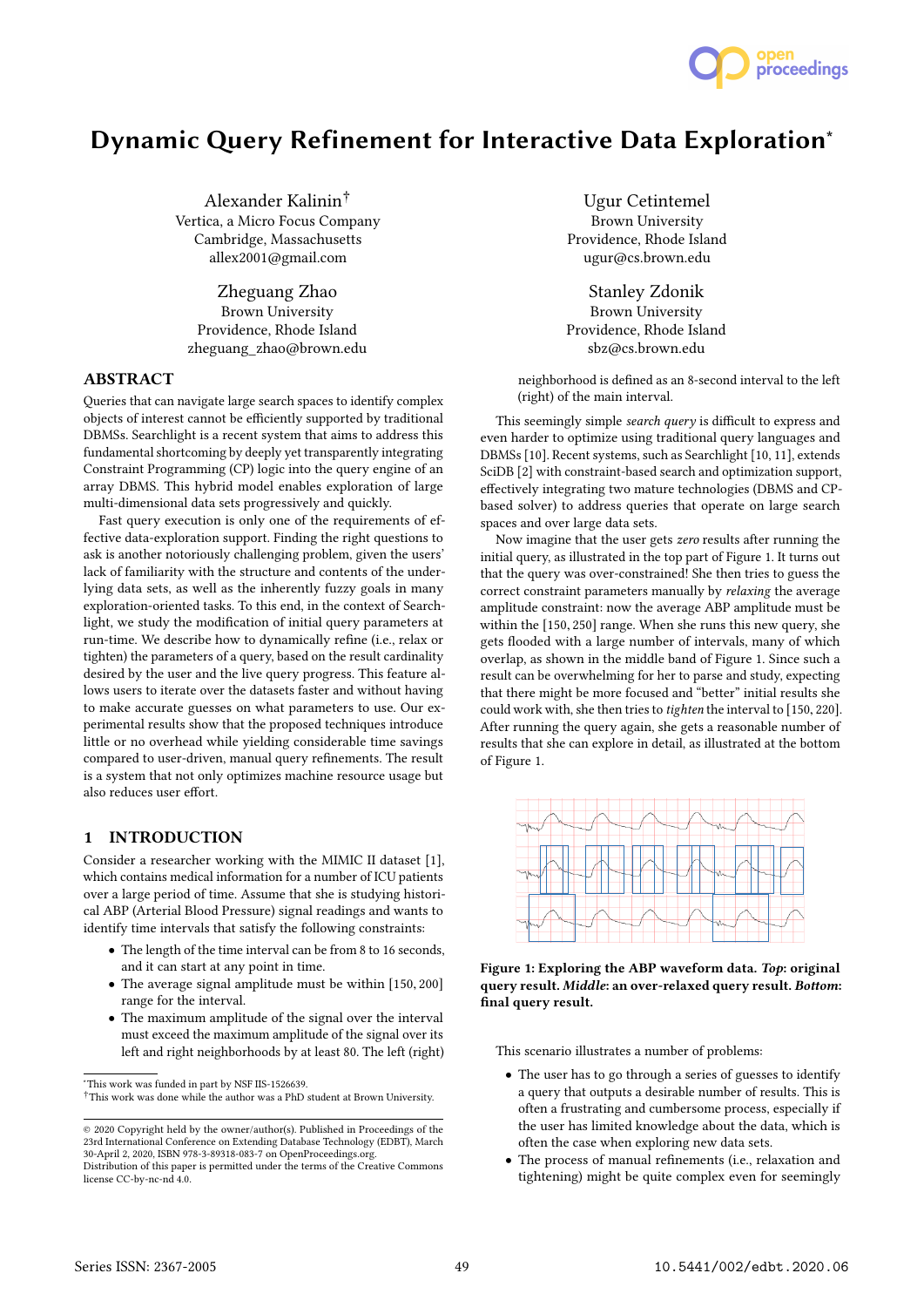simple queries. In the earlier example, the user can modify the average amplitude constraint, or the two neighborhood constraints, or any combination of those, which collectively create an exponential number of possibilities.

• With manual refinements, no guarantees can be given for the final result. In general, users prefer to get results that are as close as possible to the original query parameters.

We address these problems in the context of Searchlight, which gives us an open DBMS platform to develop and test our solutions. At the same time, we emphasize that these problems would arise in any system supporting constraint-based queries and traditional solving technology. We also note that these issues are amplified when dealing with large datasets, as the query times can be larger and it becomes even more critical to perform such query iterations quickly and efficiently.

## 1.1 Motivation

A common initial step in data exploration is the identification of a small number of interesting cases that the user dives into for deeper study. In such cases, query refinements are applied to assure a target result cardinality to meet a "budget" constraint typically on user time or money. For example, a medical researcher may have the budget to run a survey on a specific number of patients with certain characteristics. A business may have a discount budget that is sufficient only to a specific number of customers within a given campaign. An advancement officer of a university may have a limited time to call a certain number of alumni on a given day. An astronomy researcher may have the time to study a limited number of celestial objects for a research project. In all these cases, the ability to have the system automatically tweak the query to produce a result set of a desirable size is very helpful.

Beyond these generic use scenarios, we have anecdotal evidence from a demonstration of waveform data exploration [11]. In this demo, the users were given the ability to fill in the parameters for template queries, such as signal amplitude, interval length, etc. However, since they had very limited knowledge about the presented dataset, their queries often output either too many results (sometimes thousands) or nothing at all. Both of the outcomes were frustrating, and the users had to go through a number of trial-and-error runs to identify a small set of results that is amenable to manual deeper inspection.

### 1.2 Query Refinement Approaches

Ideally, any system should perform any refinements automatically by detecting if the query needs to be modified during its evaluation without specific directives from the user. If there is a need for relaxing the query, it should choose the constraints and the degree of modification such that the final results are closest to the original constraint parameters according to the provided distance function. In the case of tightening, it should rank the results and output the top ones according to the specified ranking function. For performance optimization, it should reuse as much computation as possible to minimize the overhead from multiple searches. At the same time, if there is no need to modify the query, the automatic approach should not incur any significant overhead.

Query refinements have been studied in the context of relational DBMSs [4, 6–8, 12–18]. Similar approaches can be extended to array DBMSs (such as SciDB) as well. However, the query described in the example belongs to a different kind of

search queries, which is the reason why an engine such as Searchlight that supported CP was used in the first place instead of the original array DBMS. As we argue in Section 6, existing methods cannot be easily applied to constraint-based search queries. These methods generally assume that either the result cardinality can be easily estimated for the query, or appropriate range-based indexes (e.g., B-trees or R-trees) exist over the objects of interest (which are time intervals for the example above), so that the search space of all possible objects could be traversed efficiently. Due to the ad-hoc nature of search queries, however, the result cardinality is hard to estimate. At the same time, since objects of interest are defined by the query itself, as part of the constraint specification, indexing becomes infeasible [10].

Another approach, possibly applicable to some simple search queries, would be to rewrite such queries in SQL and execute them on a relational (or array) engine, opening the possibility of using the existing query refinement techniques. However, previous research [9, 10] suggests that executing such search queries in a traditional engine, while possible, incurs significant performance penalties. More importantly, such conversion results in very complex SQL queries, for which the applicability of existing refinement methods would be quite limited.

#### 1.3 Overview of Dynamic Query Refinement

In a nutshell, Searchlight uses Constraint Programming (CP) to perform the search over an in-memory synopsis of the original data. The solver dynamically builds the search tree, possibly pruning parts of the tree that cannot satisfy the constraints. We observe that the main reason the original query fails and, thus, produces an empty result is search pruning. If the query needs relaxation, only the previously pruned parts of the search space need to be revisited. Thus, we track these parts and later "replay" the search over them, if needed. The replaying is guided by a user-provided distance function — more promising replays are explored first. It is important to mention that this replay happens automatically, when we detect the absence of the desired number of results. At the same time, replaying is performed as part of the original query, thus removing the need to re-explore previously finished parts of the search space, resulting in considerable time savings. From the logical perspective, this approach can be seen as introducing an objective function and searching for results that minimize it. This results in a very natural extension of the traditional CP model that already supports objective functionbased search. The only piece of information required from the user is the desired cardinality of the result  $k$  and, possibly, the distance function  $d()$ <sup>1</sup>. Our approach guarantees to produce to the original constraints (i.e., minimizing top-k results closest to the original constraints (i.e., minimizing  $d()$ .

Query tightening can be seen as a dual problem for query relaxation. Thus, the two work closely together. If the number of results at some point during the search exceeds the desired result cardinality, we switch the approach to query tightening, which essentially ranks all results according to the specified ranking function  $r()$ <sup>2</sup>. The main idea behind our approach involves intro-<br>ducing a *dynamic* ranking constraint at that particular moment ducing a dynamic ranking constraint at that particular moment during the search that restricts the final result to top-k objects maximizing  $r()$ . As in the case of relaxation, it can logically be seen as introducing an objective function with the maximization

<sup>&</sup>lt;sup>1</sup>We provide built-in distance functions by default.

<sup>2</sup> Some built-in ranking functions are provided by default as well.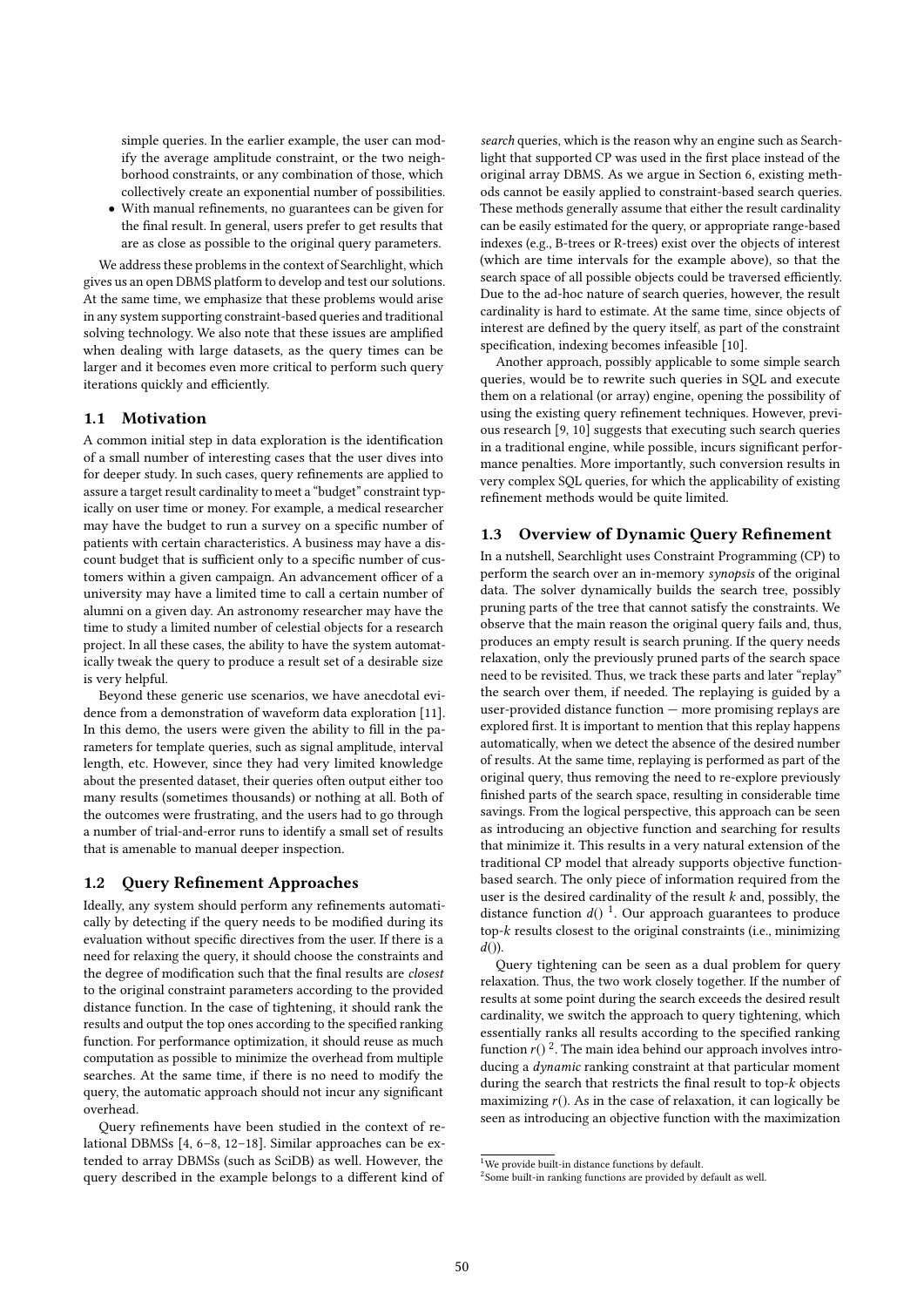goal. We call such a constraint dynamic since its parameters are constantly updating depending on the current result.

# 1.4 Contributions

Our main contributions are as follows:

- We introduce a novel distributed relaxation and tightening framework for search queries, which automatically detects the need for modifying the query at run-time and performs query refinements without the need for any user intervention. The user just needs to specify the target result cardinality and, optionally, the distance and ranking functions.
- The framework is general and applicable to different types of constraints. It works for any constraint of form  $a \leq$  $f_c$ ()  $\leq b$ , where  $f_c$ () is an arbitrary expression, including User-Defined Functions (UDFs). It can be extended to other types of constraints, with the introduction of a meaningful distance and/or ranking measure. If desired, it can be even applied to other engines beyond Searchlight, provided they follow the CP execution model.
- Our implementation of this framework operates at the DBMS engine level and extends it in a natural way that is compatible with a generic CP model. Due to such a seamless integration, it does not interfere with the existing query processing, does not impact performance of queries that do not require relaxation/tightening, and leverages existing DBMS engine features.

We performed an extensive experimental evaluation over synthetic and real (MIMIC II) data, which we discuss in Section 5. Our results reveal tremendous time savings compared to manual refinements and very low overhead.

The rest of the paper is organized as follows. In Section 2 we describe Searchlight as the DBMS/CP platform we use to explore our solutions. Section 3 presents the formal model behind our relaxation/tightening framework. Section 4 describes design and implementation of our solutions. Section 5 presents the experimental evaluation Section 6 discusses the related work and Section 7 concludes the paper.

# 2 SEARCHLIGHT BACKGROUND

Searchlight is an extension of a traditional query processing engine for efficient execution of search queries. It introduces Constraint Programming (CP) methods to the query processing and operates *inside* the engine. The user submits a search query in form of a constraint program (decision variables and constraints over them).

Searchlight processes the query by creating a number of CP Solvers that perform the search on an in-memory synopsis of the original data. Since synopsis is a lossy compression of the original data, the CP-provided results (solutions) might contain false positives. Thus, the results need to be verified over the original data. This is done by another Searchlight component called Validator. The two components work concurrently to facilitate online answering. When Validator confirms a solution, it is immediately output, while false positives are filtered out. While Searchlight does not have the notion of a query plan, each execution can be imagined as a pipeline between two "operators": Solver and Validator. The Solver receives the query, outputs a stream of solutions (tuples) to the Validator, while the latter filters out false positives and outputs the final solutions to the user. Searchlight is implemented as part of the SciDB query engine and uses its

infrastructure to distribute both search space and data across the cluster. Thus, Solvers and Validators exhibit both multi-node and multi-core parallelism. The details of query processing are out of scope of this paper, and the in-depth discussion can be found in the Searchlight paper [10].

There are no specific limitations on types of queries Searchlight can work with, since CP solvers are quite general. Users can use any of the constraints generally found in CP solvers. At the same time, most useful types of queries tend to use aggregate functions to assess regions in the data. For example, the query presented in the introduction section can be represented in Searchlight as follows:

- $\bullet$  Decision variable  $x$  defines the start of the resulting interval. Its domain is the entire length of the recorded data, since the interval can start anywhere.
- Variable *lx* defines the length of the interval,  $lx \in [8, 16]$ .
- The amplitude constraint:  $avg(x, x + lx, ABP) \in [150, 200]$ , where  $avg()$  is a built-in Searchlight aggregate. We will denote it  $c_1$  for future reference.
- The left neighborhood constraint:  $\vert max(x, x + lx, ABP) \vert$  $max(x - 8, x, ABP)| \ge 80$ . The right neighborhood is similar. We will denote them as  $c_2$  and  $c_3$  respectively.

When the Solver receives a CP specification similar to the above, it dynamically builds a search tree for the query. An example of such a tree for the query above can be seen in the left part of Figure 2. The nodes represent the current variable domains (search states), while edges represent Solver decisions that lead to the corresponding search states. Children's variable domains are subsets of the parent's ones, and leaves have the variables bound (i.e., the domains are scalars). The decision process (search heuristic) is tunable, can be selected and modified by the user [10]. The search process itself is performed in a traditional backtracking way. If, while building the tree, the Solver establishes a violation of query constraints (by relying on estimations from the synopsis), the entire corresponding sub-tree is pruned from the search (marked with the red "no" symbols in the figure), and is never built or visited. When a leaf of the tree is reached (i.e., the variables are bound to scalar values), the corresponding variable assignment (solution) is passed to the Validator.

## 3 QUERY REFINEMENT MODEL

In this section we discuss our relaxation/tightening framework. While described in the context of Searchlight, the model does not depend on its implementation details and is primarily driven by well established CP concepts. Throughout the paper, we use query "constraining" as a synonym for "tightening".

Each CP search query consists of a number of decision variables  $X$  and constraints  $C$ . Given such a query the search framework either outputs all results or proves there is none. However, if the user specifies the desired *cardinality* of the result  $k$ , the framework behaves differently depending on the outcome of the original query:

- The query outputs exactly  $k$  results. In this case the behavior stays the same.
- The query outputs a set of results  $R = r$ ,  $|R| < k$ . In this case it is automatically modified to produce additional  $k - |R|$  results. The additional results are guaranteed to minimize the specified  $RD(r)$  function (discussed below). This is query relaxation.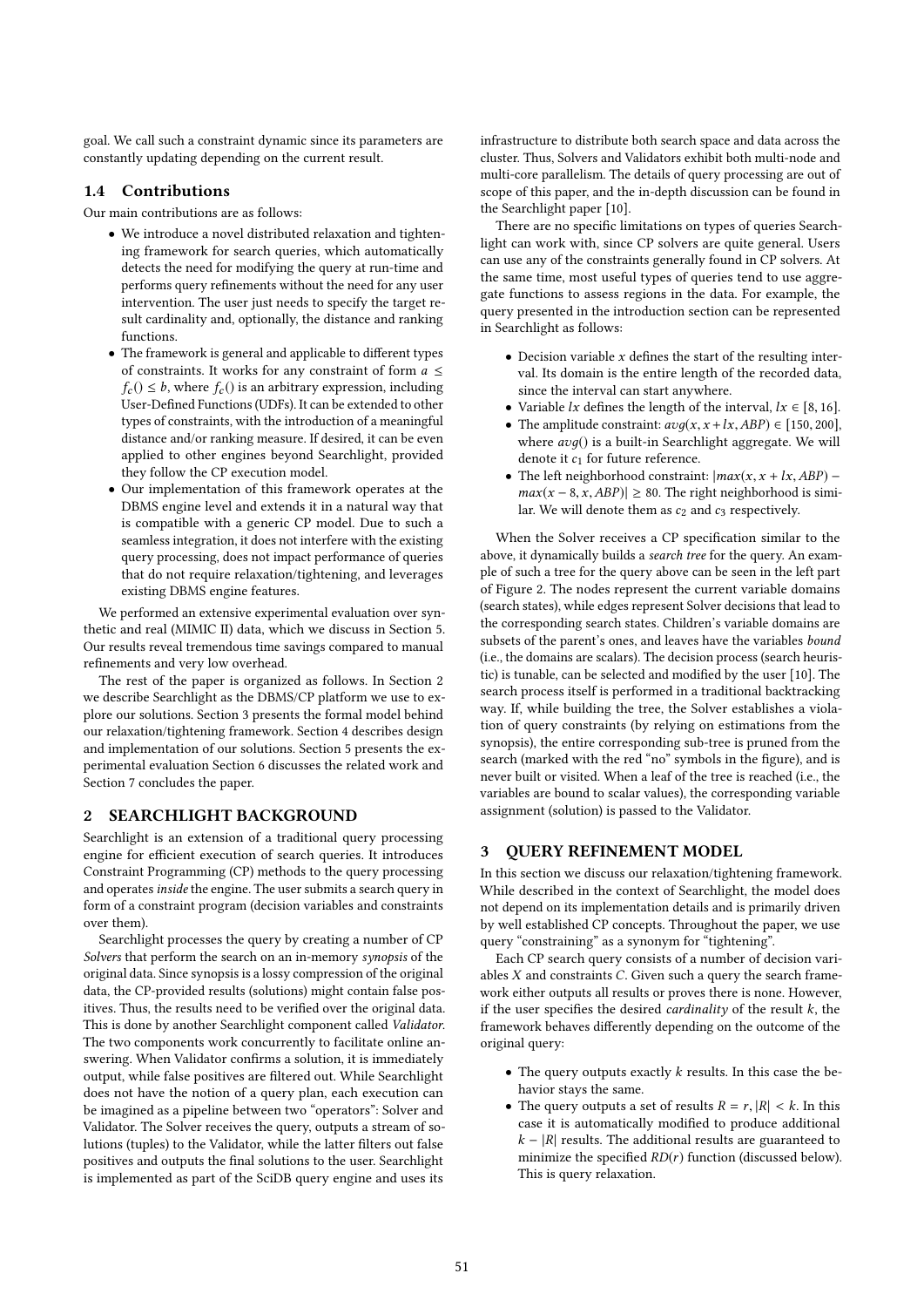• The query outputs  $|R| > k$  results. In this case the framework effectively ranks the results based on the  $RK(r)$  function (discussed below), and the query returns top-k results according to  $RK(r)$ . This is query constraining.

When relaxing or constraining a query, we consider only range-based constraints of form  $a \le f(X) \le b$ . The nature of  $f()$ is not important. It might be an arbitrary algebraic expression containing User-Defined Functions (UDFs), built-in functions and variables from X. In our running example  $f()$  is the  $avg()$ function for constraint  $c_1$  and the  $max(x, x + lx) - max(x - 8, x)$ expression for  $c_2$ . We generally treat  $f()$  as black boxes, but we assume the knowledge of values  $a'$ ,  $b'$  at every node of the search<br>tree, such that  $a' < f(X) < b'$  for all possible values of X at that tree, such that  $a' \le f(X) \le b'$  for all possible values of X at that node. This information is readily available as part of the search node. This information is readily available as part of the search process and is used to make search decisions (for building the tree) and prune parts of the tree. In Searchlight  $a', b'$  are derived<br>from the each node's variable domains by using the synoness to from the each node's variable domains by using the synopses to estimate constraint functions [10]. Thus, no modification to the query engine should be required in this regard. By default, we consider all range-based constraints for relaxation/constraining, but the user can exclude any of them from the process. We denote constraints considered for relaxation (constraining) as  $C^r$  ( $C^c$ ).<br> $C^r$  does not necessarily equal  $C^c$  $C^r$  does not necessarily equal  $C^c$ .<br>The relaxation and constraini

The relaxation and constraining processes are based on result ranking via separate relaxation and constraining ranking functions. In the two following sections we describe the default functions we use. Then we discuss the custom ranking functions requirements.

## 3.1 Query Relaxation Model

Assume a constraint  $c \in C^r : a \leq f_c(X) \leq b$  and a result r<br>such that  $f(r) = t$ . We define the relaxation distance RD (r) as such that  $f_c(r) = t$ . We define the relaxation distance  $RD_c(r)$  as follows:

$$
RD_c(r) = \begin{cases} 0 & \text{if } a \leq t \leq b \\ \frac{t-b}{\max(f_c(X)) - b} & \text{if } t > b \\ \frac{a-t}{a - \min(f_c(X))} & \text{if } t < a \end{cases}
$$

Then, the total relaxation distance  $RD(r)$  is:

$$
RD(r) = \max_{c \in C^r} w_c RD_c(r),
$$

where  $w_c \in [0, 1]$  are constraint weights, which can be defined by the user. By default,  $w_c = 1$ .

We selected the  $RD()$  definition above just as a suitable  $default$ , aiming at providing reasonable out-of-box experience. As we discuss in Section 3.3, users can choose their own functions, provided they respect certain requirements. In general, p-norm is a logical choice when some distance between query points needs to be measured [4]. We chose max ( $p = \infty$ ) to penalize results where some outlier constraints have large  $RD<sub>c</sub>$  () values. This allows us to limit the distances of final results. A weighted sum  $(p = 1)$  or Euclidean distance  $(p = 2)$  are other viable choices.

The denominators in  $RD<sub>c</sub>(r)$  require further explanation. In general,  $f_c()$  from different constraints might have different scales. For example, one constraint might deal with ages (e.g.,  $f_{c_1}$ ()  $\in$  [0, 150]), while another with similarities (e.g.,  $f_{c_2}$ ()  $\in$  [0, 1]). That is why we perform [0, 1]-normalization of each  $RD_c(r)$ <br>by dividing it by the maximum possible difference in values () ∈ [0, 150]), while another with similarities (e.g.,  $f_{c_2}$ () ∈ 1). That is why we perform [0, 1]-pormalization of each *BD* (r) by dividing it by the maximum possible difference in values. Min/max values for  $f_c()$  can be usually derived from the obvious domain restrictions (e.g., age cannot exceed 150). We additionally allow users to specify the max/min values with the query, giving them more control over relaxation: we will not relax the

corresponding constraints beyond the specified min/max values. We will use  $RD<sub>c</sub>(r)$  to denote the normalized distances, as well as the original ones, where appropriate.

In addition to  $RD(r)$  for each result r we define  $VC(r)$  as the number of constraints from  $C^r$  violated by r divided by  $|C^r|$ . Thus,<br> $V_C(r) \in [0, 1]$  is the normalized number of violated constraints  $VC(r) \in [0, 1]$  is the normalized number of violated constraints. Then, we define the total relaxation penalty for  $r$  as:

$$
RP(r) = \alpha RD(r) + (1 - \alpha) VC(r)
$$

The RP() allows users to prefer results with smaller number of violated constraints, which is especially important in cases when  $RD(r)$  "looses" information about individual constraints (e.g., as in our choice of max).  $\alpha$  controls the degree of the preference (the default is 0.5). We picked weighted sum as a suitable default, giving the user the choice between two criteria,  $RD()$  and  $VC()$ . However, this default is not essential for the proposed framework. RP() can be changed, and other criteria can be incorporated in the formulation, if required.

The model provides the following relaxation guarantee: if the user submits query  $Q$  with the cardinality requirement  $k$ , the query outputs at least k results r with the lowest  $RP(r)$  values possible.

The definition above naturally incorporates queries in no need of relaxation, with  $\geq k$  results. If r satisfies the original constraints,  $RP(r) = 0$ . Thus, the guarantee is automatically fulfilled. If the user chose to specify tight min/max bounds for some  $f_c$ (), we might not be able to find k results in case there are not enough results satisfying even maximally relaxed constraints (i.e., min  $f_c() \le f_c() \le \max f_c()$ ). This is because we effectively treat such  $f_c()$  specification as a "hard" constraint.

Let us revisit the running MIMIC example. Assume the user wants  $k = 3$  results and  $C^r = \{c_1, c_2, c_3\}$ . Additionally,  $avg()$ <br>and  $max()$  values for the ABP signal lie within [50, 250]. Then a and  $max()$  values for the ABP signal lie within [50, 250]. Then a possible search might progress as follows:

- (1) A result  $r_1 = (180, 85, 85)$  is found (we write a result as a tuple of  $f_i()$  values). Since it satisfies the constraints,  $RP(r_1) = 0$  and it is output to the user.
- (2)  $r_2 = (190, 80, 90)$ . Since,  $RP(r_2) = 0$ , it is output.
- (3) Searchlight cannot find any more results, so it starts relaxing the query.
- (4)  $r_3 = (160, 70, 60)$  is found. It violates  $c_2$  and  $c_3$ . For  $r_3$ :  $RD_{c_1} = 0, RD_{c_2} = \frac{10}{80} = 0.125, RD_{c_3} = \frac{20}{80} = 0.25$ . Thus,  $RD(r_3) = 0.25$ , and  $RP(r_3) = \frac{1}{2}(0.25 + \frac{2}{3}) = 0.458$ .
- (5)  $r_4 = (130, 80, 80)$  is found. For  $r_4$ :  $RD_{c_1} = \frac{20}{100} = 0.2$ ,  $RD_{c_2} =$ <br> $\frac{0.7D}{2.00} = 0.7$  Flave,  $\frac{0.7D}{2.00} = 0.2$  and  $\frac{0.7D}{2.00} = 1.02$ ,  $\frac{1}{2.00} = 0.2$ 0,  $RD_{C_3} = 0$ . Thus,  $RD(r_4) = 0.2$ , and  $RP(r_4) = \frac{1}{2}(0.2 + \frac{1}{3}) = 0.267$ . Since  $RP(r_1) < PP(r_2)$ , registerated and r, is put 0.267. Since  $RP(r_4) < RP(r_3)$ ,  $r_3$  is discarded, and  $r_4$  is put into the result.

#### 3.2 Query Constraining Model

The query performs constraining only when the number of results exceeds the  $k$  required by the user. That means during constraining each result  $r_i$  satisfies all constraints in  $C^c$ . For<br>each function  $f(X)$  from constraints in  $C^c$  the user can speceach function  $f_c(X)$  from constraints in  $C^c$  the user can spec-<br>if the proference in form of maximization or minimization of ify her preference in form of maximization or minimization of the function. For example, if some constraint's  $f_c(X)$  is a property like the amplitude of a signal, the user might prefer large values of  $f_c(X)$ . On the other hand, if  $f_c(x)$  is some spatial distance, the user might prefer smaller values. For each constraint  $c \in C^c : c = a \le f_c(X) \le b$  and result  $r : f_c(r) = t$  we define the ranking function  $P_K(r)$  as follows: ranking function  $RK_c(r)$  as follows: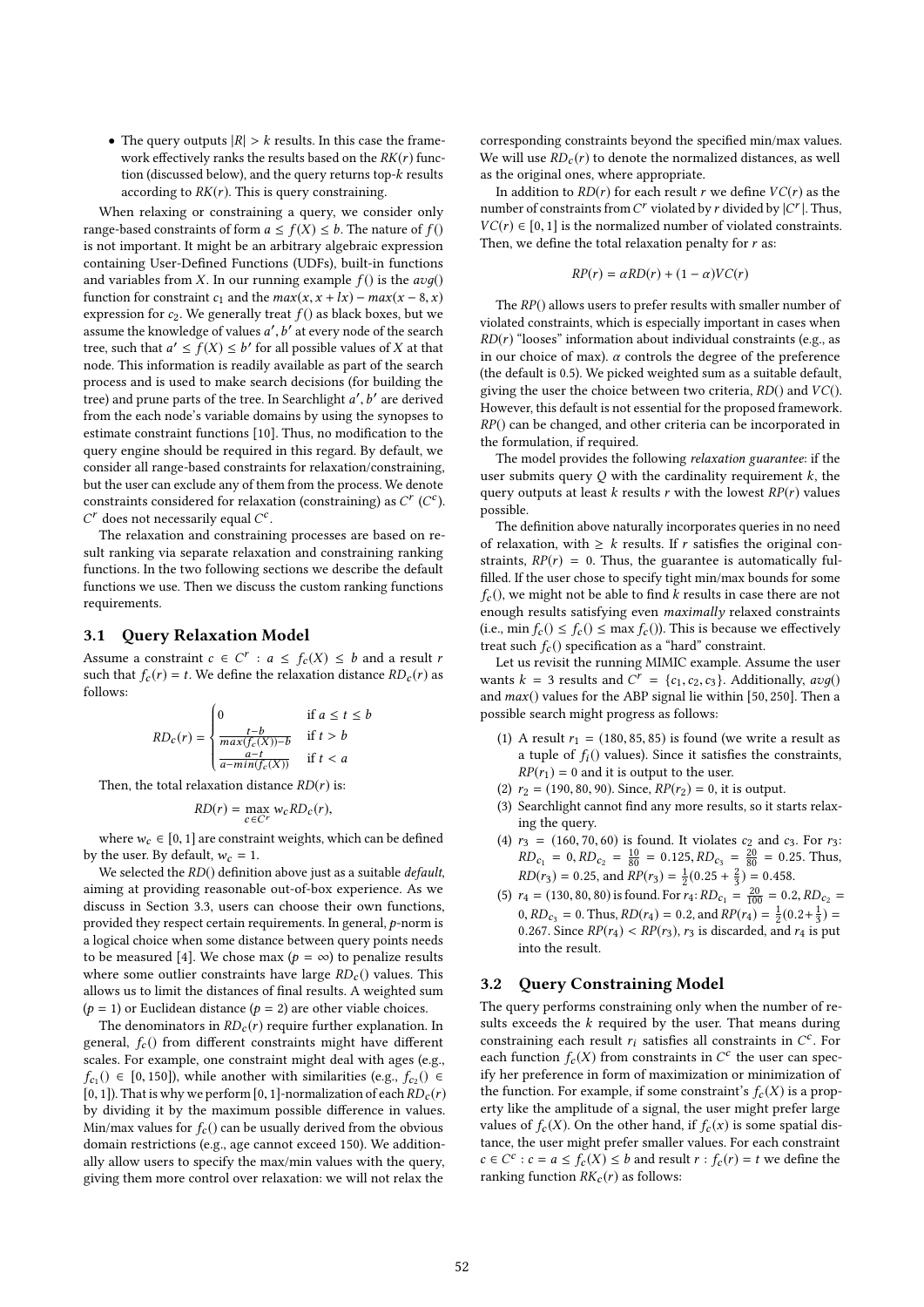$$
RK_c(r) = \begin{cases} \frac{b-t}{b-a} & \text{if } c \text{ is being maximized} \\ \frac{a-t}{b-a} & \text{if } c \text{ is being minimized} \end{cases}
$$

Since r satisfies the constraints,  $a \le t \le b$ . As in the case of query relaxation, we normalize  $RK_c()$  to [0, 1] to account for the possibility of different scales for  $f_c$  (). If the interval is half-open, i.e., *a* or *b* is not specified, a suitable domain boundary for  $f_c()$ can be used instead.

We define the full rank of result  $r$  as:

$$
RK(r) = 1 - \sum_{c \in C^c} w_c R K_c(r),
$$

where  $w_c, 0 \leq w_c \leq 1 \wedge \sum_c w_c = 1$  represent the constraint<br>weights to prioritize some constraints over others. By default weights to prioritize some constraints over others. By default,  $w_c = \frac{1}{|C^c|}$ . Note,  $RK(r)$  assigns higher ranks to better results, which is more natural to the user. As in the case of  $RD()$ , any  $p$ norm could be a reasonable choice for RK(). We saw the weighted sum providing meaningful results in practice. In addition, it allows us to demonstrate that the approach is flexible to the choice of distance functions.

Assuming these definitions, the model provides the following constraining guarantee: when the user submits query Q with the cardinality requirement  $k$ , if  $Q$  has at least  $k$  results  $r$ , the query outputs at most  $k$  results with highest  $RK(r)$  possible. Note, if the query does not have at least  $k$  results, the relaxation will be performed instead.

Revisiting the running MIMIC example, let  $C^c = \{c_1, c_2, c_3\}$ ,<br>  $\begin{bmatrix} -1 & 1 & \text{at } \text{us } 2 & \text{seume} \\ 0 & 0 & \text{seume} \end{bmatrix}$  $w_{ci} = \frac{1}{3}$ . Let us assume the user prefers maximization for all constraints and wants a single result. Note that f and f has constraints and wants a single result. Note, that  $f_{c_1}$  and  $f_{c_2}$  has<br>the maximum value, 200, derived from the domain. The search the maximum value, 200, derived from the domain. The search might progress as follows:

- (1) A result  $r_1 = (160, 100, 100)$  is found. Its rank is  $RK(r_1) =$  $1 - \frac{1}{3}(\frac{40}{50} + \frac{100}{120} + \frac{100}{120}) = 0.178.$ <br>A result  $r_0 = (150, 80, 85)$  is
- (2) A result  $r_2 = (150, 80, 85)$  is found. Its  $RK(r_2) = 0.014$ . Since  $RK(r_2) < RK(r_1)$ ,  $r_2$  is discarded.
- (3) The next result is  $r_3 = (190, 120, 120)$ . Its  $RK(r_3) = 0.289$ . Since  $RK(r_3) > RK(r_1)$ ,  $r_1$  is discarded, and  $r_3$  becomes the new top-1.

In addition to the scalar ranking approach just described we support another popular vector-based ranking called skyline [3]. In that case the query simply outputs non-dominated results, where a result is a vector of values of  $f_c()$ ,  $c \in C^c$  (as in the example above). By definition V dominates W iff  $\forall i : \exists i > 0$ example above). By definition, V dominates W, iff  $\forall i : v_i \geq$  $w_i \wedge \exists i : v_i > w_i$ . The meaning of > for each  $f_c()$  is defined by the user's minimization (maximization preference as in the scalar the user's minimization/maximization preference, as in the scalar case. For skyline, however, we cannot guarantee that the number of results will not exceed k, since non-dominated vectors are not comparable.

#### 3.3 Approach Customization

In addition to the default penalty and ranking functions discussed above, the user can add their own custom functions. The functions may be called by the query engine during the search at any search tree node, where some variables may still be unbound. This means the custom  $RP() / RK()$  functions must be able to output the penalty/rank interval for all possible solutions contained in the corresponding sub-tree. Our implementation provides the user with the current variable domains and synopsis-based intervals for all constraint functions at any node. This information should be enough to compute the required bounds.

The functions must conform to the certain requirements to ensure the relaxation/constraining guarantees and proper performance. For a custom  $RP$  returning ranges  $[lp, hp]$ , the requirements are:

- $RP() \geq 0$ , with larger values corresponding to worse relaxation. All results satisfying the original query must have  $RP() = 0.$
- $lp = hp$  at solutions (leaves) of the tree, since the variables are bound there.
- $RP()$  cannot underestimate  $lp$ , which means it cannot be greater than the minimum of penalties for all possible solutions at the corresponding sub-tree.

The requirements for the RK functions are similar, with the only differences that  $RK()$  assigns larger values to better candidates and, thus, should not underestimate hp. The user can define her own dominance measure for the skyline ranking as well. The corresponding function is periodically called over the current top-k results to determine if any of the current sub-tree solutions might enter the top-k.

In principle, customization can go beyond static ranking function. Dynamic functions is an interesting extension, where the ranking functions may change depending on the results already found, e.g., the user might want to prefer "diversity" among the relaxed results so that their relaxation distances differ by at least the specified amount. This can be accomplished by introducing new constraints depending on the results already discovered. Other dynamic modifications might be possible as well, depending on the user's preference. Studying such richer functionality is left for future work.

# 4 QUERY RELAXATION AND CONSTRAINING

In this section we describe the implementation of the relaxation/constraining model. Our approach is general and can be applied to other CP-based engines.

In general, a CP solver dynamically builds and traverses the search tree. The dynamic nature of the search process allows for modification of existing constraints and the addition of new ones. Thus, if a query does not produce enough results satisfying the original constraints, we can revisit some parts of the search tree with modified (relaxed) constraints. If a query produces too many results, we can introduce new dynamic constraints to prune results having smaller ranks than the already found ones.

The efficiency of the relaxation and constraining heavily relies on effective pruning. We exploit the following cases:

- During the main search at the Solver. This is the most effective point. It allows us to prune parts of the search tree with possibly large number of candidates and avoid unnecessary validations later.
- Just before validating the candidate at the Validator. This is effective in case Validators lag behind the Solvers, and their candidate queues grow large. In that case new ranking/penalty information about the current result might allow us to perform additional pruning and avoid expensive I/O.
- After validating the candidate at the Validator. Even if the candidate passes the validation over the real data, it is necessary to check them again with the up-to-date penalty/ranking values. However, this is is done only for correctness, with no performance benefits. These checks do not require any additional I/O.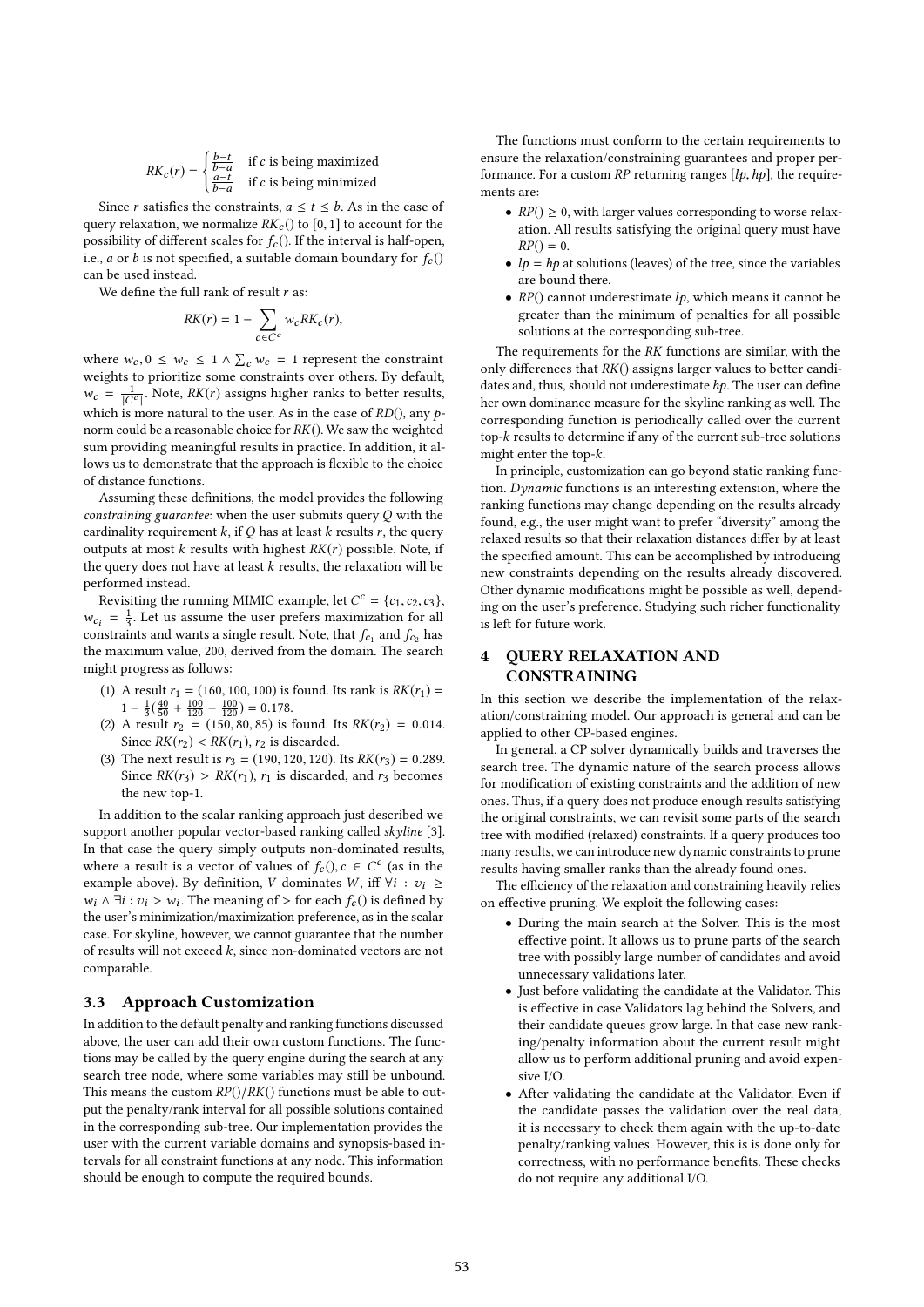## 4.1 Query Relaxation

A CP solver dynamically builds the search tree and validates query constraints at every node of the tree. A node either satisfies the constraints or fails. Successful nodes eventually lead to leaves, which produce candidate solutions. When the search is finished, if we have not found  $k$  results (the user's desired cardinality), we start revisiting parts of the search tree with modified, relaxed constraints. We do not have to revisit successful search nodes, since these nodes satisfied the original constraints and cannot yield any new solutions. Previously failed search nodes, on the other hand, could lead to new candidates satisfying the relaxed constraints. We call this process fail replaying.

When we encounter a failed search node, we prune the node as usual. However, we also record the current search state of the node:

- Current decision variable domains. This information is crucial when the fail is replayed later to resume the search from this exact point without revisiting any extraneous search nodes.
- The ranges  $[a', b']$  for every function  $f_c()$ ,  $c \in C^r$ . As we discussed in Section 3, these are available as part of the discussed in Section 3, these are available as part of the normal search process.

After this information has been obtained, we compute the best (BRP) and worst (W RP) relaxation penalties possible for the saved failed node (i.e., for the solutions in its sub-tree). For the built-in RP function this is straightforward from the definition. The custom function, as discussed in Section 3.3, must compute these values itself. After the relaxation penalties are computed, the fail is inserted in the priority queue ranked by the BRP.

If during the search at least  $k$  results are found, we just stop recording the fails. At the same time the constraining mechanism turns on, which we discuss further in Section 4.3. If the main search completes with less than  $k$  results, the relaxation is needed. We start replaying fails from the priority queue (i.e., minimizing BRP). To replay a fail, we do the following:

- (1) A new CP search is initiated with the decision variables assigned the domains recorded at the fail. This can be seen as traveling back in time to the moment just before the fail.
- (2) Each violated constraint is modified:  $a \le f_c$  ()  $\le b \to a' \le f_c$  ()  $\le b'$ , where  $[a', b']$  is the recorded interval. This  $f_c() \leq b'$ , where  $[a', b']$  is the recorded interval. This guarantees the search will not fail again when resumed.

The new search is handled exactly the same as the original one. Thus, it might fail again, at other search nodes further in the search tree. One example is when a previously valid constraint becomes violated due to more accurate synopsis estimations (those tend to become better closer to leaves). Such repeated fails are caught as the original ones and might be replayed later. During replays we explore only previously untouched parts of the search tree. No search nodes are ever revisited, which improves performance and guarantees the absence of duplicate results.

The discussed replay mechanism can be seen as naïve, since it does not allow any additional pruning at the search level. When we replay a fail, we relax previously failed constraints maximally, so they cannot fail again. Thus, we just relax constraints until the search reaches the leaves. The new candidates, however, do not necessarily belong to the best-k results. To improve the efficacy of pruning we take into account the Maximum Relaxation Penalty (MRP) among the already found results.

 $MRP \in [0, 1]$  effectively defines the worst penalty a result can have to belong to the best-k, and it constantly changes during the execution. Let us first assume the built-in RP function. While the number of results found is less than  $k$ , the  $MRP = 1$ . When at least  $k$  results have been found,  $MRP$  might decrease. We modify the process as follows:

- When a fail is recorded, its BRP is compared with MRP. If  $BRP > MRP$ , the fail is discarded completely, since its search sub-tree cannot provide any useful candidates (i.e., with  $RP(r) \leq MRP$ ).
- When a fail is selected for replaying, its recorded intervals  $[a', b']$  are tightened according to the current MRP to improve pruning since the constraints will be relaxed as improve pruning, since the constraints will be relaxed as minimally as possible. In addition, we repeat the BRP and MRP comparison, since MRP might have changed.

Let us discuss the interval tightening in more detail. Assume the built-in  $RP()$  function discussed in Section 3.1 with  $\alpha \neq 0$ . If  $\alpha = 0$ , the relaxation distance does not influence  $RP($ ), so no tightening is possible. Otherwise, to qualify for the result, all candidate solutions r must have  $RP(r) \leq MRP$ . Since  $RP(r) =$  $\alpha RD(r) + (1-\alpha) V C(r),$ 

$$
RD(r) \leq \frac{MRP - (1 - \alpha)VC(r)}{\alpha}
$$

Let us revisit the example from Section 3.1 and illustrate the above algorithm with Figure 2. In this figure the search nodes are rectangles with the synopsis values for the  $c_1$  and  $c_2$  functions (we do not show  $c_3$ ). The search encounters two fails. The first one in the search order is the lower one, for which both  $c_1$  and  $c_2$  are violated, since 110 < 150 and 60 < 80. Its  $BRP = \frac{1}{2}(max(\frac{40}{100}, \frac{20}{80})) + \frac{1}{2}\frac{2}{3} = 0.53$ . The fail is recorded into the table. Then the search encounters the upper fail for which only table. Then the search encounters the upper fail, for which only  $c_2$  is violated. Its  $BRP = \frac{1}{2}(\frac{20}{80}) + \frac{1}{2}\frac{1}{3} = 0.29$ . Assume  $MRP = 0.5$  at some point during the relaxation and the next fail is being taken some point during the relaxation, and the next fail is being taken from the table. According to the formula above,  $RD(r) \leq 0.33$ . Thus, the [10, 60] is tightened to  $[80 - 0.33 * 80, 60] = [53, 60]$ , which is used as the relaxed  $c_2$ .

For the custom  $RP()$  function we cannot apply the same logic for tightening intervals, since the custom  $RP()$  is effectively a black box. In this case the constraints are relaxed to the  $[a', b']$ <br>intervals. However, at each search node we call the qustom  $P_{\text{P}}(a)$ intervals. However, at each search node we call the custom  $RP()$ <br>function to check against the *MRP* If the search node does not function to check against the MRP. If the search node does not pass the check, we fail the node and prune the sub-tree completely.

After the search tree with relaxed constraints reaches a leaf, the corresponding solution is submitted to the Validator in the same way as in the original search. Validator is aware of the relaxation and validates the relaxed candidate accordingly, by taking into account the current MRP value. As we discussed in the beginning of Section 4, it performs two checks: one before and one after the validation. At the first one it compares the candidate's  $BRP(r)$  value (supplied by the Solver) with the current MRP and discards the candidate if  $BRP(r) > MRP$ . Otherwise, it performs the validation as usual with all constraints relaxed maximally with respect to MRP. Relaxing all constraints here is required for correctness, since even if some constraints fail during validation, the solution's penalty might still be below the MRP, and it will qualify for the result. That is why the second check is required after the validation.

It is the responsibility of the Validator to update the MRP value, since it produces the final result. If a new result decreases MRP, the Validator broadcasts the change to all instances in the cluster, so MRP is (asynchronously) updated for all Solvers/Validators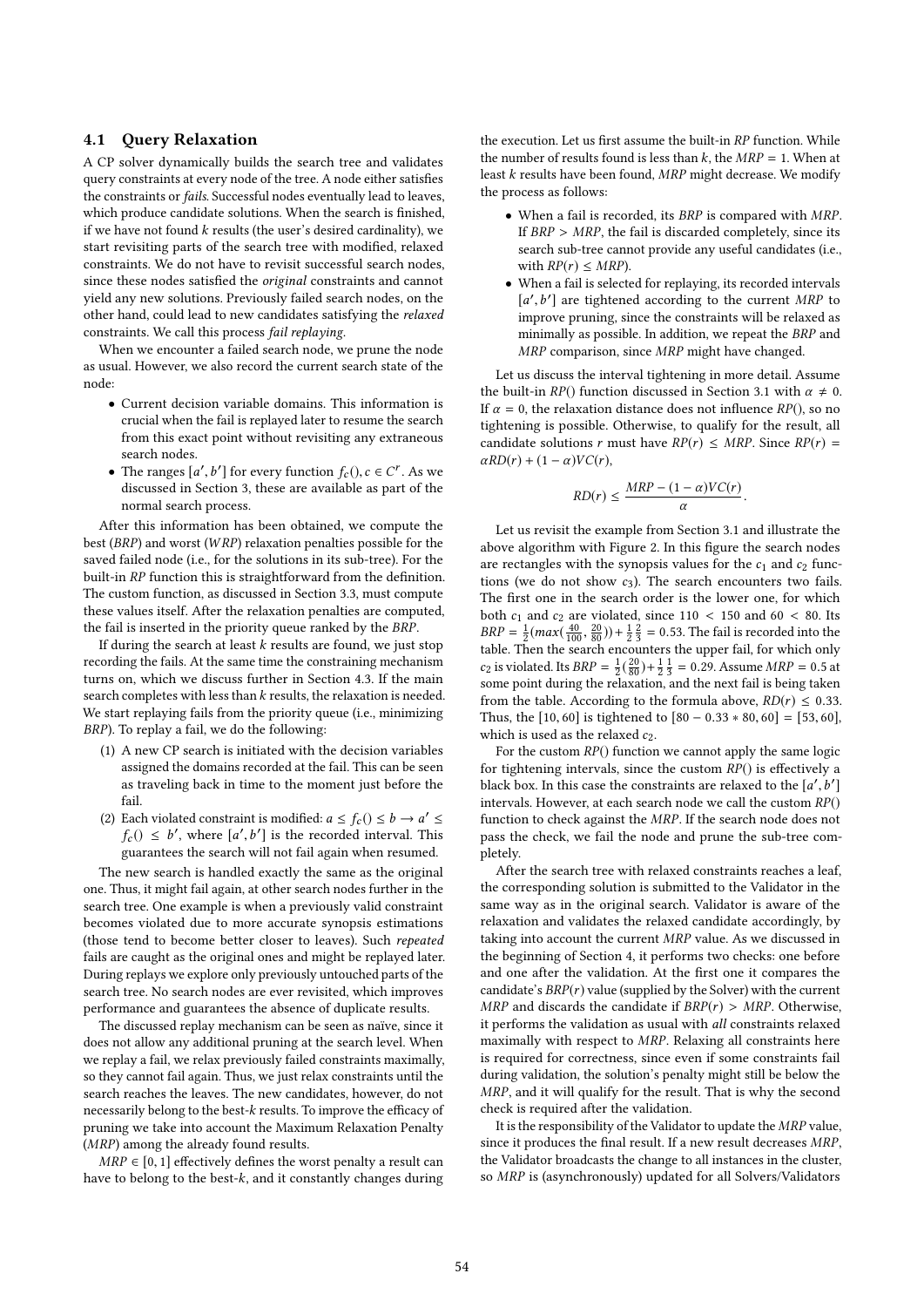

Figure 2: Example of fail recording and replaying for the running MIMIC query.

participating in the query. No special changes to the distributed query processing is required beyond that.

The correctness of the the model's relaxation guarantee is due to the correctness of the CP search itself. While the search process itself uses heuristics to guide the process, the pruning is performed in the provable way, without eliminating any valid results. Constraints modification during the search process is guided by the MRP, which is maintained based on the currently discovered results, so subsequent relaxation results will not be eliminated. As far as the complexity of the approach goes, it is equivalent to the complexity of the underlying CP search problem, since the relaxation is performed as in terms of CP.

## 4.2 Query Relaxation Optimizations

We now discuss a number of useful optimizations for query relaxation. These do not modify the main algorithm, but offer performance gains in common situations.

Computing functions at fails. When we catch a fail, we save the  $[a', b']$  intervals for functions  $f_c()$ ,  $c \in C^r$ . However, if the search fails at a search node, it does not necessarily mean all constraints have been verified yet. The fail might happen at the first violated constraint, in which case the subsequent constraints are not touched at all. This implies some  $f_c()$  values might be unknown. For example, in our running MIMIC example, if  $c_1$ fails,  $c_2, c_3$  are not verified, and min/max ABP values are not computed.

In such cases we can force the computation via the Searchlight API to obtain  $[a', b']$  ranges for the remaining constraints.<br>However,  $f( )$  might be relatively expensive, and the cumula-However,  $f_c()$  might be relatively expensive, and the cumula-<br>Hive overhead of the fail recording might become quite large. We tive overhead of the fail recording might become quite large. We perform the computation in a lazy way instead, when the fail is replayed. There are compelling reasons behind the lazy evaluation. First of all, if the query does not require any relaxation (i.e., it discovers at least  $k$  results) or the fail does not pass the MRP check later, the fail and its intervals will not be needed at all. Thus, the total completion time might improve. Second, delays for interactive results might decrease, as we do not pay the full price of computing  $f_c()$  immediately, but later, when really needed.

This does not require any significant changes to the engine. Lazy evaluated functions' values are recorded as unknown, and the constraints are considered as non-violated. During the replay, Searchlight automatically estimates unknown values and checks the constraints.

Partial relaxation at replays. When we replay fails, we relax the violated constraints according to the saved  $[a', b']$  inter-<br>vals (tightened with respect to the *MPP* value). However, even  $\frac{1}{2}$  vals (tightened with respect to the MRP value). However, even<br>the tightened intervals might be quite wide, resulting in poor the tightened intervals might be quite wide, resulting in poor

pruning. This is especially true for fails happening closer to the root of the tree. To avoid over-relaxation, we do not relax the violated constraints all the way, but rather use a percentage of the relaxation interval — a parameter called Replay Relaxation Distance ( $0 \leq RRD \leq 1$ ). If, for example, a constraint  $f_c() \leq 10$ needs to be relaxed to  $f_c$  ()  $\leq$  20, and *RRD* = 0.3, we relax the constraint to  $f_c$  ()  $\leq 10 + (20 - 10) \times 0.3 = 13$ . The parameter exposes a trade-off. On the one hand, the relaxation becomes more conservative, avoiding potential performance drops. Too much tightening, however, might result in an increased number of fails and the cost of maintenance. On the other hand, loosing the relaxation decreases the number of replays, but might result in increased cost of the search itself. Our experiments showed that the cost of the search usually considerably outweighs the cost of the maintenance, and decreasing the value of RRD might considerably speed-up some queries without slowing down the others. This parameter does not change the result and is purely performance-related.

Saving function states at fails. When recording a fail, we store enough information to replay the fail later. However, some  $f_c$ () functions might have additional information computed. For example,  $max()$  might store support coordinates for its  $[a', b']$ <br>range, which might allow us to avoid recomputing the function range, which might allow us to avoid recomputing the function at other nodes of the tree. We extended the Searchlight API with the ability to serialize such information and save it when recording a fail. During the replay this information is restored. The optimization provides significant performance benefits in the presence of a large number of fails with expensive functions.

Sorting the Validator queue on BRP. When candidate solutions are received by a Validator, they are put into its FIFO queue, which does not take candidate BRP values into account. However, candidates with better BRP values might have a better chance of belonging to the final result. They also might help to decrease the MRP faster, which improves pruning at Solvers. Thus, we decided to use a priority queue ranked by BRP at the validators instead. While a priority queue is generally more expensive than FIFO, in practice performance benefits resulting from better pruning outweigh the queue maintenance costs, as supported by our experiments.

Speculative Relaxation. Before relaxing a query, we executed the original query until completion. Only then the recorded fails are replayed if needed. If the user does not mind intermediate results, relaxation can start when first fails are encountered. We call this speculative relaxation and provide it as an option.

Speculative relaxation is done by additional CP solvers replaying fails concurrently with the main execution. This is done only when the Validators are idle, so that relaxed candidates do not interfere with the main search. Speculative Solvers still consume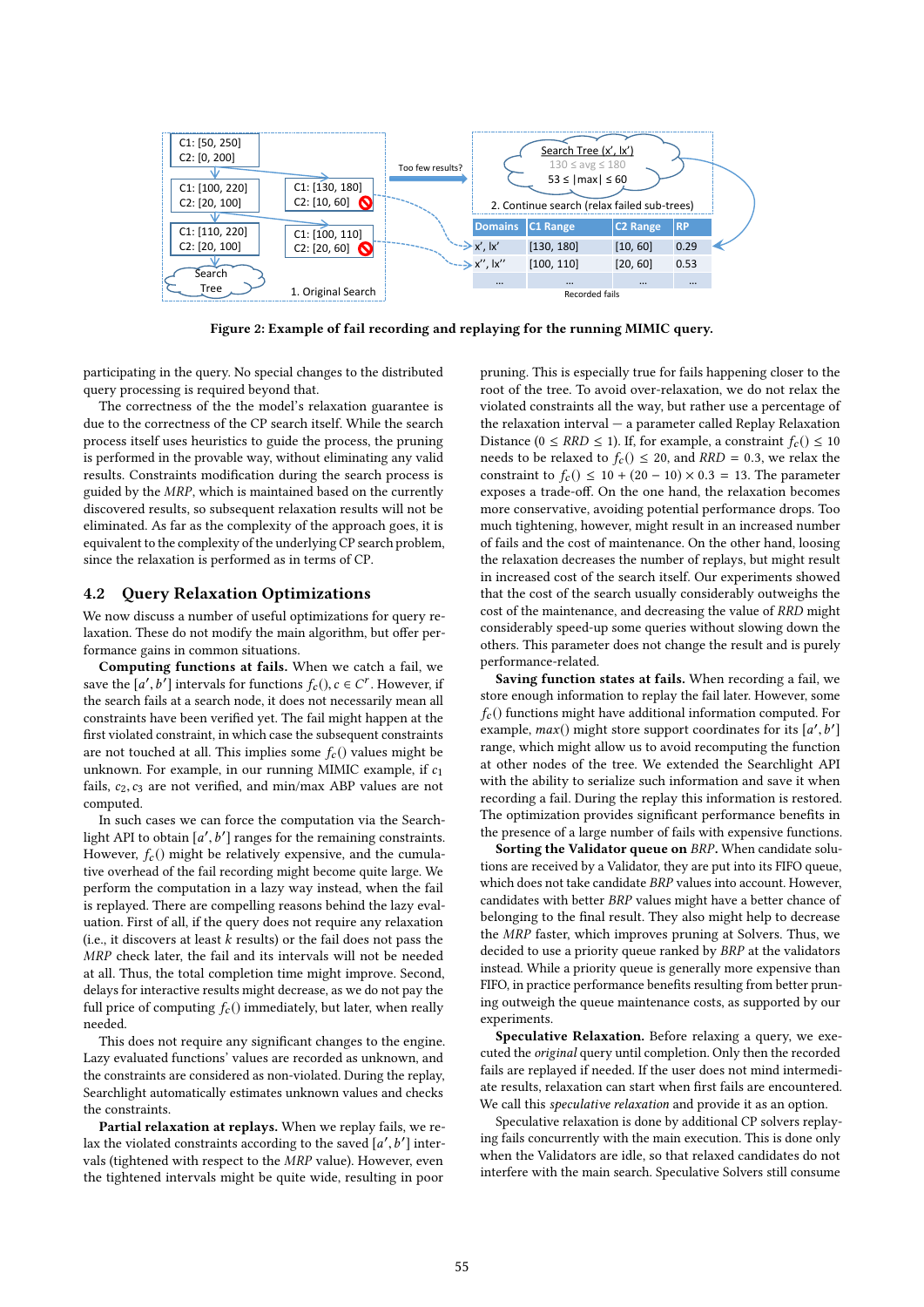CPU resources, which might slow down the main Solvers and increase query result latency for the user. At the same time, they might provide relaxed results much faster. The best use-case for speculation is probably when the user has little insight about the data, and expects an original query to fail.

## 4.3 Query Constraining

Query constraining deals with the problem of many results. That means it does not need to examine fails, since it is only interested in the results satisfying the original constraints, which failed sub-trees cannot contain. After the query begins execution, we consider only the query relaxation and tracks the fails. If the query produces at least  $k$  results, it turns off the relaxation, stops tracking fails and starts constraining the query to prune inferior results. The pruning is based on ranking supplied by the built-in or custom function, as described in Section 3.2. Effective pruning allows us to avoid discovering and ranking each result of the original query by eliminating entire parts of the search tree that cannot contain better results than already discovered.

Recall that we explore three possible points of pruning. The first one is Solver-based, at the search tree. When at least k results are found, Searchlight computes the Minimum result RanK  $(MRK)$  – the minimum rank  $RK()$  among all the k results found so far. This is similar to the query relaxation's MRP. For a new result to belong to the top- $k$  results its rank  $RK$  must exceed MRK. Similar to query relaxation, for each search sub-tree we compute  $BRK -$  the Best possible RanK, which is the maximum RK among all solutions that might be found in the sub-tree. This can be easily done by using Searchlight-provided synopsis estimations for constraint functions. If the BRK value for the sub-tree falls below MRK, it is pruned, since no results from that subtree can enter the top-k. The check is done by introducing a new *dynamic* constraint into the search:  $BRK(r) \geq MRK$ . The constraint is dynamic, since MRK is updated during the search, with new information coming from both local and remote Searchlight instances. It results in progressively better values for BRK, and, thus, better results. At the same time the pruning becomes progressively tighter, resulting in better performance. The MRK updates are performed by Validators, as in the case of MRP, since Validators produce final results. The cost of checking the dynamic constraint is negligent. We ensure it is done after the original constraints have been checked at the node, so all  $f_c()$  functions have been already computed. Computing BRK itself just involves a small number of arithmetic operations.

Let us revisit the example from Section 3.2 with the same [100, 190],  $c_2$ ,  $c_3 \in [100, 200]$ . Then, for the sub-tree BRK = 1 –<br> $\frac{1}{2}(10 + 0) = 0.933$  If for example MBK = 0.8, the search will <sup>c</sup> and parameters. Let us assume at some search node  $c_1 \in$  100, 1901  $c_2 c_2 \in [100, 200]$ . Then for the sub-tree RPK = 1 =  $\frac{1}{3}(\frac{10}{50}+0) = 0.933$ . If, for example,  $MRK = 0.8$ , the search will continue for the sub-tree. However, if at some node in the subtree  $c_1 \in [100, 180], c_2, c_3 \in [100, 150],$  the BRK becomes  $\frac{1}{3}(\frac{20}{50} +$  $2\frac{50}{120}$  = 0.589 < MRK. Thus, the sub-tree is pruned.<br>When a leaf of the search tree is reached, the co

When a leaf of the search tree is reached, the corresponding candidate is sent to the Validator, which does checks similar to the query relaxation, but without relaxing any constraints. It takes into account the  $BRK(r)$  value of the candidate and updates the global  $MRk$  (if  $r$  enters the top- $k$ ).

Skyline computation (see Section 3.2) is done similarly to the scalar query constraining. It is implemented by introducing another dynamic constraint for the result. However, instead of checking the scalar MRK value at every node, the constraint compares the estimated  $f_c()$  intervals with the current skyline. If the sub-tree is dominated by the skyline, it is pruned. Otherwise, we keep traversing the tree and passes the candidates to the Validator.

The same correctness and complexity argument as for the relaxation applies to the constraining as well, since it is performed as CP search.

## 5 EXPERIMENTAL RESULTS

We performed an extensive experimental evaluation of the proposed techniques. The main part of the evaluation consisted of measuring the benefits of using our approach against the only alternative available to the user — manual relaxation/constraining. Additionally, we wanted to make sure these features do not bring any significant overhead to the existing query processing. Another important part of the evaluation was to measure the benefits of our optimizations from Section 4.2. Note that existing query refinement solutions are designed for traditional database systems running SQL over relational data, and are not readily applicable to constraint-based search queries over multidimensional data, which we study here. Finally, a head-to-head comparison of Searchlight with a pure DBMS approach is available elsewhere [10] for both synthetic and a real-world data sets. The same paper [10] also argues about the prohibitive complexity of formulating CP queries in relational terms.

We measure the benefit of our approach in terms of query latency. While the quality of the final results might be another measure, such a measure would be governed by the user via the ranking/penalty functions and, thus, can be considered as immutable for our purposes.

Performing a user study would be important to measure the usability of our approach. Such a study would allow us to measure user satisfaction with the quality of the refined results and to more accurately account for time savings for the user. This works was primarily directed at the design and implementation part of the framework. It also lacks a GUI component, as well as a realistic workload to perform a meaningful user study. We leave a user study for future work.

All experiments were performed on a four-instance Searchlight Amazon AWS cluster. The cluster consisted of c4.xlarge machines running Debian 8.6 (kernel 3.16) with 7.5GB of memory. We used two data sets. The first one was a synthetic data set from the original Searchlight paper, 100GB total size. The second data set was a part of the MIMIC II [1] waveform data for the Arterial Blood Pressure (ABP) signal. The data set size was 100GB as well. These data set are representative of general Searchlight workloads: the synthetic one introduces areas of varying function amplitudes, while the MIMIC provides real-world distribution. On a side note, the data sets choice plays secondary importance to the queries, since our approach relies on the efficacy of the general Searchlight search process and should work for all data sets that can be handled efficiently by Searchlight.

We used a variety of queries to perform the experimental evaluation. However, to provide concise and meaningful presentation, we discuss different aspects of our approach with the help of two characteristic queries for each data set. By default, we assumed the user's cardinality requirement of 10 results. The queries were as follows:

• S-SEL (from Synthetic SELective) is an empty-result query for the synthetic data set. Being maximally relaxed it becomes a non-empty, but very selective query.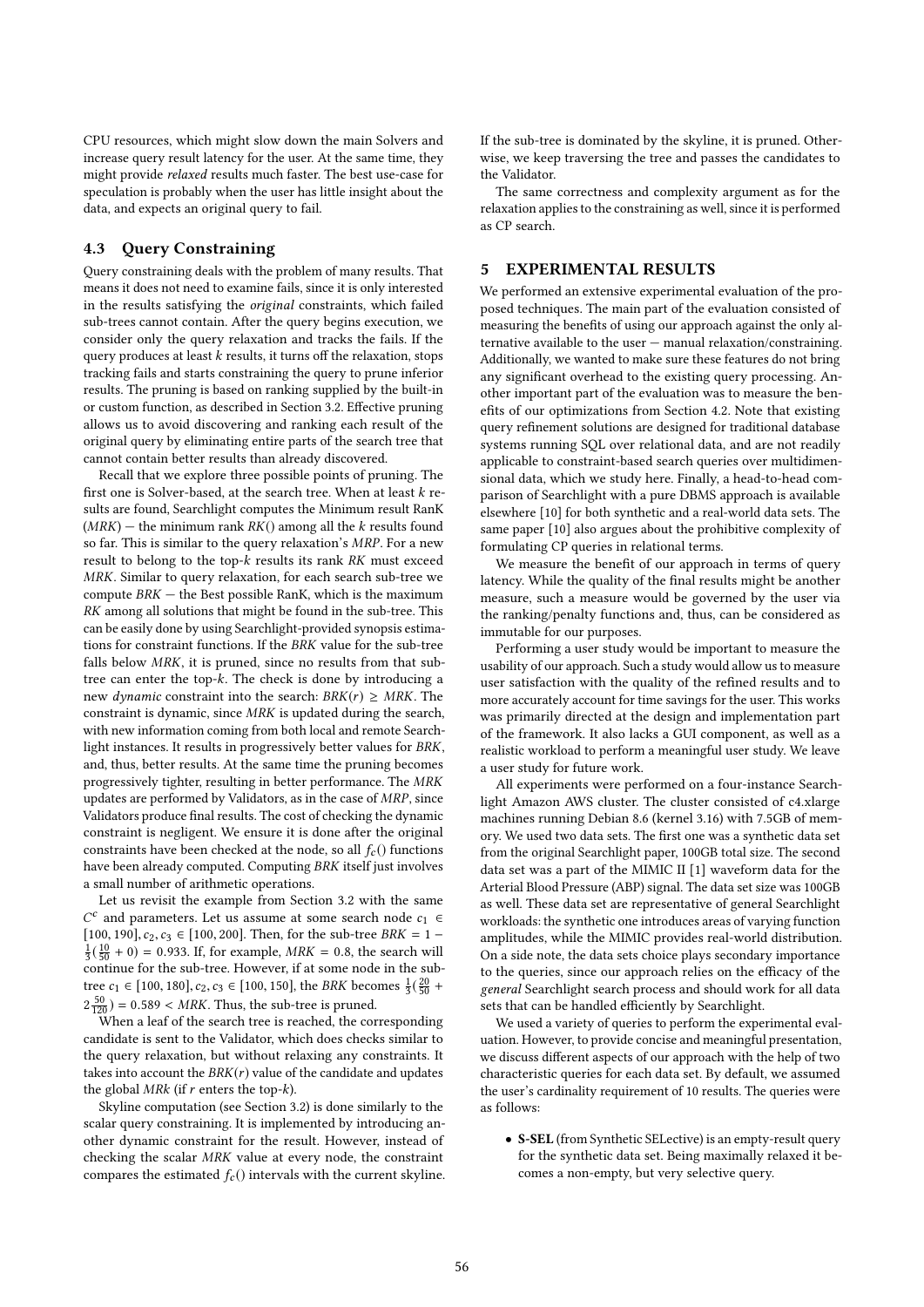- S-LOS (from Synthetic LOoSe) outputs empty result intially. However, the maximally relaxed version is very loose, outputs a very large number of results, and does not allow the search process to perform much pruning.
- M-SEL/LOS (from Mimic SELective/LOoSe). This are the MIMIC versions of the queries above

Semantically, the M-SEL/LOS correspond to the running example from Section 2, They contain exactly the same variables and constraints, but different parameters (domains and thresholds). Thus, we do not repeat the query constraints here. S-SEL/LOS have the same constraints (function amplitude and neighborhoods), but with synthetic attributes from the generated data. So queries basically look for certain "spikes" in the data, where a spike is determined by comparing the resulting intervals with the neighborhood.

The main idea behind choosing selective and loose types of queries is the observation that a selective query allows the user to perform manual relaxation without significant performance penalties. The user just have to relax the constraints maximally, and the query still finishes in a reasonable amount of time. The user then can choose the best 10 results. A loose query, however, being maximally relaxed outputs an avalanche of results, which results in significant latency. Such over-relaxation might be quite costly in practice. Since the user cannot easily predict the selectivity beforehand, the system should be able to handle both types of queries automatically.

We used the maximally relaxed versions of the queries above to measure the performance of the query constraining, since they output more than 10 results. As in the case of relaxation, the selective queries' results can be ranked manually. For the loose query this is infeasible.

## 5.1 Query Relaxation

We measured the benefits of the automatic relaxation over the manual approach, in which the user would be forced to guess the correct query, possibly in several iterations. This manual relaxation scenario is the only alternative available to the users and exactly the case we want to avoid in practice, hence it was important to compare it with our solution. The manual approach was performed using Searchlight as well, so the search engine remained the same. We will often refer to the automatic approach as just Searchlight. We studied the following scenarios:

- USER-3. This is a common user scenario. The original query gives an empty answer. Then the user relaxes it in a cautious way, several times, and gets the required number of results on the second try. Thus, she comes through 3 iterations (hence, the name). In practice the number of iterations might be much larger, due to a large number of relaxation possibilities, but three iterations was enough to demonstrate our point.
- USER-2. In this scenario the user guesses the query correctly from the first try, for the total of 2 iterations. Note, this scenario is quite infeasible in practice, and can be seen as an oracle-based approach, in which the user immediately knows the correct relaxation. This approach establishes an important baseline.
- USER-MAX. This is the scenario in which the user just relaxes the query maximally after the original query fails. Depending on the query, this might perform like the oracle approach above (e.g., for selective queries) or just start outputting a large stream of results without any means

of pruning (for loose ones). In the latter case the user would have to stop the query and guess further, since such queries might easily take hours to finish.

First, we provide query completion times for the selective queries S-SEL and M-SEL under different scenarios described above. The results are illustrated in Table 1, where the "SL" column corresponds to the automatic Searchlight relaxation approach discussed in the paper. For the USER-2 scenario in the parenthesis we specify the completion time of the second, correctly relaxed, query. For these queries the USER-2 and -MAX scenarios are basically equivalent since there is no much penalty in relaxing the query maximally.

Table 1: S/M-SEL query completion times (secs) for query relaxation.

|                     |                                                            |      |                | Ouery   SL   USER-3   USER-2   USER-MAX |
|---------------------|------------------------------------------------------------|------|----------------|-----------------------------------------|
| S-SEL               | $\begin{array}{c} \text{1} \text{ } \text{97} \end{array}$ | .327 | $210(120)$ 216 |                                         |
| $M-SEL$   150   544 |                                                            |      | $380(240)$ 380 |                                         |

As can be seen, even comparing with the USER-2 approach Searchlight provided considerable performance gains. They come from two sources:

- Searchlight does not need to re-explore the already traversed parts of the search tree. After the main search is finished, it can concentrate only on the previously unexplored (i.e., failed) parts. This is in contrast with any of the manual approaches, which have to start every query iteration from scratch.
- When relaxing the query, Searchlight is able to provide additional pruning based on the best results found so far. While for selective queries it is not necessarily the game changer, it has a much more pronounceable effect for loose queries, which we show later.

We also measured the time it took Searchlight to obtain the first result. For the S-SEL queries it took Searchlight 42 seconds in the SL approach versus 91s seconds for the USER-2 (the best) approach. The corresponding times for the M-SEL query were 45 and 198 seconds. We saw similar trends across all queries we ran. The results come as no surprise, since Searchlight is able to start the relaxation right away without restarting queries with new parameters.

When it came to the overhead of the query relaxation approach itself, it did not exceed 5 seconds for the synthetic and 3 seconds for the MIMIC queries. This overhead mainly came from assessing and recording the fails.

Table 2 provides the corresponding results for the loose queries. For the "Max" case, we stopped the query after 1 hour (hence the > symbol in the table), since this was enough to demonstrate our point.

Table 2: S/M-LOS query completion times (secs) for query relaxation.

|            |               |                   | Ouery   SL   USER-3   USER-2   USER-MAX |
|------------|---------------|-------------------|-----------------------------------------|
| l S-LOS -  | $105 \pm 314$ | $208(106)$ > 3600 |                                         |
| M-LOS   91 | 177           | 118 (83)          | >3600                                   |

This experiment shows the same trend as for the selective queries with a single exception: the USER-MAX and USER-2 behaved differently. When the user relaxed the query maximally, it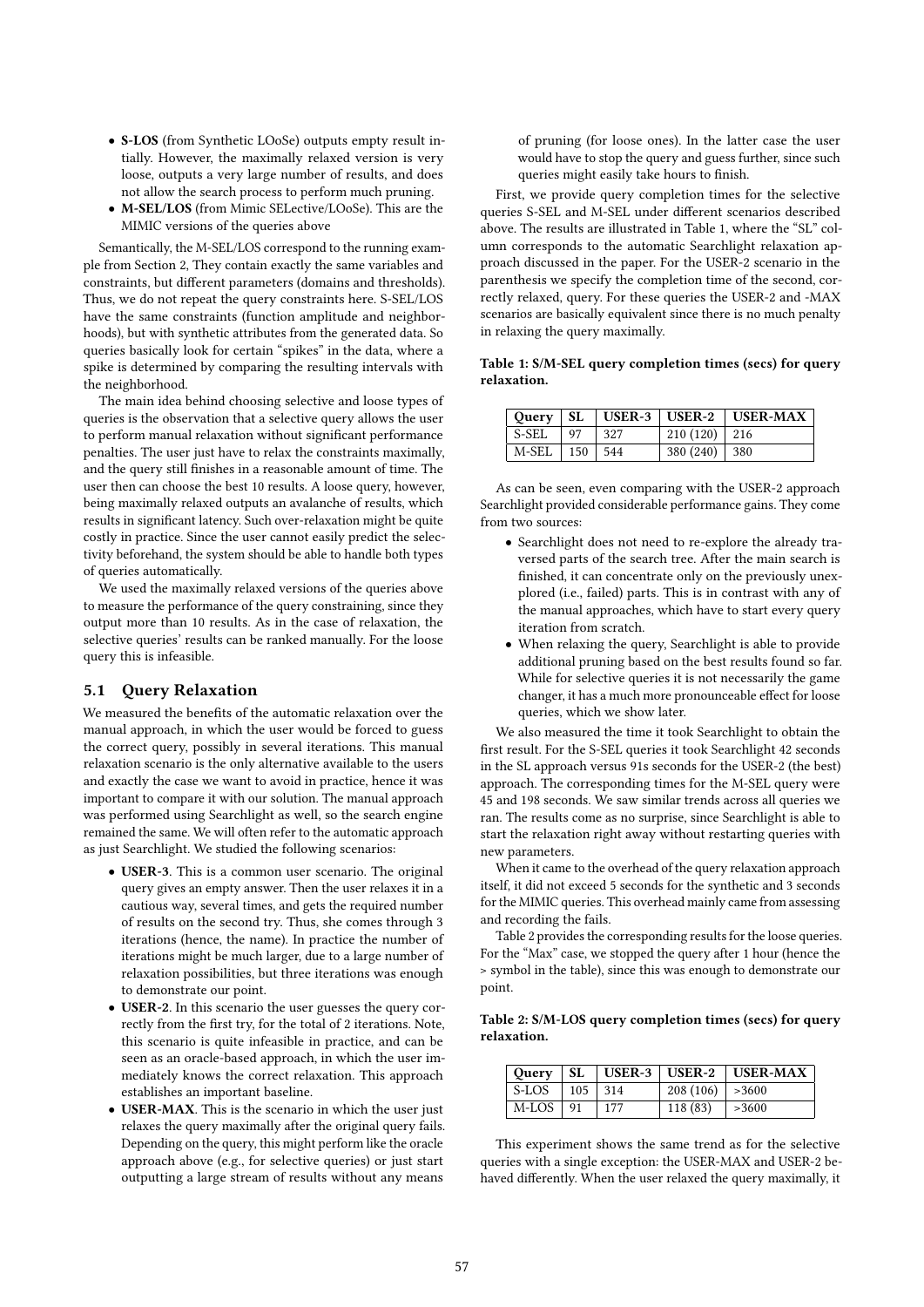ran for a very long period of time (we stopped it after 1 hour) due to the very large number of results. In practice, the user cannot just stop the query and rank the currently found results, since she is not guaranteed to find the top-k among them. However, Searchlight guarantees correct top-k results. Since the maximal relaxation is out of the question, without Searchlight the user would have to continue the guessing game of scenario USER-3 but with potentially more iterations and longer times.

Searchlight outputs the first result in 92 and 45 seconds for S-LOS and M-LOS, respectively. The corresponding times for the USER-2 were 108 and 77 seconds. This is the same trend as we discussed for the selective queries. The auto relaxation overhead remained at comparably low levels: 15 seconds for S-LOS and 1 second for M-LOS.

The next experiment measured the overhead of the auto relaxation for the queries that do not need it. We wanted to explore the possibility of keeping the relaxation always on, without the user turning the knob. For this experiment we ran the second query from USER-2 with the relaxation turned on. The results are given in Table 3.

Table 3: Query completion times (secs) for queries not needing relaxations.

|          | Relax   S-LOS | $\mid$ M-LOS $\mid$ S-SEL $\mid$ M-SEL |     |     |
|----------|---------------|----------------------------------------|-----|-----|
| $\alpha$ | 106           | 83                                     | 120 | 240 |
| On       | 116           | 98                                     | 127 | 290 |

As can be seen, turning on the auto-relaxation does not have any significant impact on the query completion times. The notable exception is M-LOS query, for which Searchlight submitted a lot of relaxed candidates to the Validator before 10 results were actually found. However, this overhead was the largest we saw for a large number of queries we ran. Even with such an overhead the auto-method would be quite helpful for the user, since the relaxed candidates are output to her as useful feedback. At the same time, the time to first result did not change significantly for all queries, which means the interactivity was not hampered, and the overhead was limited to the total completion time.

# 5.2 Query Constraining

In the absence of automatic query constraining, the only option is to run the query until completion and then rank results at the client. While this might work for queries with small number of results, it is very inefficient for queries returning a lot of them. In addition, the manual approach misses significant pruning opportunities. Our main results are shown in Table 4. "Off" means no constraining, which is equivalent to the manual approach; "Rank" means scalar ranking automatic constraining, and "Skyline" vector domination constraining. Both approaches were described in Section 3.2. By default we specify times in seconds, and we use 'h' and 'm' symbols to denote hours and minutes.

Table 4: Query completion times (secs) for query constraining.

| Method  | $\overline{\phantom{a}}$ S-LOS | $\mid$ M-LOS $\mid$ S-SEL $\mid$ M-SEL |     |     | M-SEL' |
|---------|--------------------------------|----------------------------------------|-----|-----|--------|
| Off     | $2h \, 8m$                     | 2h 24m                                 | 120 | 240 | 263    |
| Rank    | 60                             | 154                                    | 29  | 139 | 135    |
| Skyline | 314                            | 13m                                    | 93  | 269 | 218    |

The loose S/M-LOS queries could not even finish in a reasonable time. These queries actually were outputting results with very low latency during the execution. However, since constraints were loose, they created an avalanche of such results without the ability to prune. To guarantee the top-10 results the user would have to stop the query and constrain it by hand, possibly in several iterations.

At the same time, for the same queries Searchlight provided considerable performance gains, coming from pruning both at Solvers and Validators, as we described in Section 4.3. This was especially evident for the rank-based constraining. The skyline constraining was less effective, with respect to the query completion time. However, comparing with the manual "Off" approach, the performance benefits were considerable. The reduced efficacy can be attributed to the nature of skyline — it is harder to prune interval-based search nodes at Solvers and candidates at Validators.

The selective queries S-SEL and M-SEL allowed us to measure the constraining benefits for the queries for which the clientbased filtering is a viable alternative due to their reasonable completion time. In most cases our approach resulted in considerable gains. The M-SEL query is somewhat of an exception, for which the skyline approach performed worse than the "Off" approach. This can be attributed mostly to some overhead from the skyline based checks during pruning (without any benefits) and slightly different rebalancing of the candidates between Validators. The last column of the table (M-SEL') provides results for another selective MIMIC query. It can be seen that both rank and skyline auto approaches provided significant improvements for query completion times, so the M-SEL case should not be considered a trend for selective queries.

When it comes to the overhead of the automatic approach, it is kept at the minimum. Actually, it is smaller than that for the query relaxation since it does not need any maintenance similar to tracking of failed search nodes. As for the Solverand Validator-level checks, they are quite cheap for the rankbased constraining, being in-memory algebraic comparisons. For skyline-based constraining the checks are somewhat more expensive, and they must be active all the time, from the beginning of the query. However, the checks can be done quite efficiently using the variety of existing methods for skyline computation. This problem is well-researched, for example, for relational skylines. The overhead in this case is basically the cost of computation, which cannot be avoided for such a non-trivial constraint.

#### 5.3 Query Relaxation Optimizations

In this section we describe experiments to measure the performance of the relaxation optimizations from Section 4.2.

Computing functions at fails. In this experiment we measured the difference between the two different strategies to compute functions  $f_c()$  when catching fails. The first strategy, "Full", corresponds to fully evaluating all functions at the failed node. The "Lazy" corresponds to the lazy evaluation. Both strategies were described in Section 4.2.

The results are presented in Table 5 where the parenthesis times specify the times to first result, which is a reasonable measure of interactivity. While times to the first result might seem large, they include the completion time of the original query, which found no results at all. The optimization provided benefits for more expensive synthetic queries. At the same time it did not result in any overhead for all queries. We also ran additional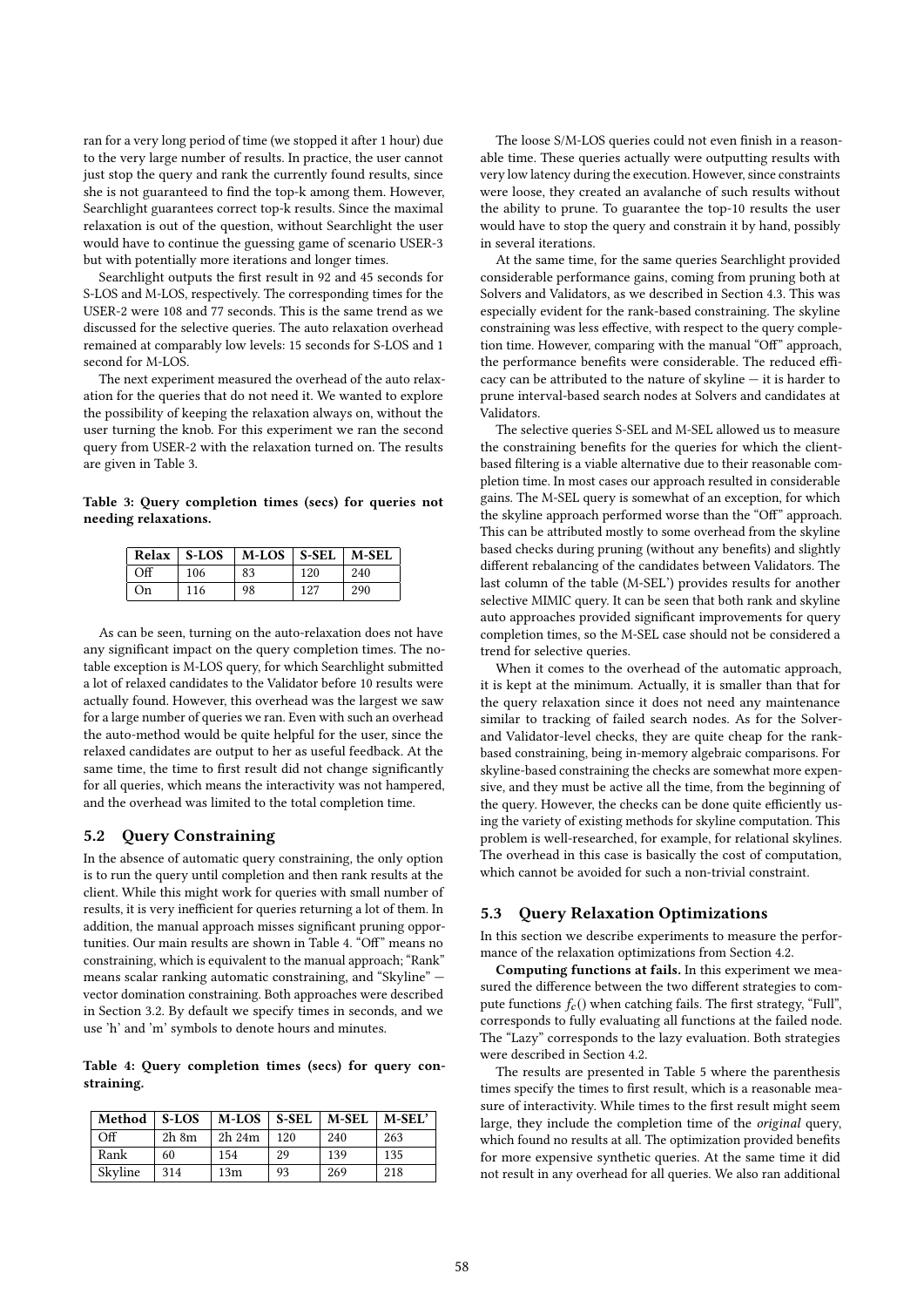experiments for more expensive MIMIC queries, for which we took the same M-SEL/LOS queries and increased their cardinality requirements from 10 to 200 results. We saw the significant benefits at the fail recording stage: for some queries the fail tracking overhead decreased from 30 to 15 seconds.

Table 5: Query completion and first result times (secs) for fail recording methods.

| Method   S-LOS |          | <b>M-LOS</b> | $\mid$ S-SEL | <b>M-SEL</b> |
|----------------|----------|--------------|--------------|--------------|
| Full           | 120(100) | 81(45)       | 112(46)      | 149(45)      |
| Lazy           | 105(90)  | 91(45)       | 97(42)       | 150(45)      |

Saving UDF states at fail recording. In this experiment we measured the impact of saving additional UDF information when recording fails. In contrast with the previous optimization, which just lazily postpones computation of some UDFs, this optimization allows us to avoid re-computation of some UDFs completely. The results are presented in Table 6 for query completion and first-result times (the latter is given in parenthesis).

Table 6: Query completion and first-result times (secs) for the UDF saving optimization.

| UDF saving $\vert$ S-LOS |                    | $M-LOS$   S-SEL   $M-SEL$ |                  |                    |
|--------------------------|--------------------|---------------------------|------------------|--------------------|
| ∣ On                     | 105(90)            | 91(45)                    |                  | $97(42)$   150(45) |
| - Off                    | $113(111)$ 104(70) |                           | $97(40)$ 154(46) |                    |

The optimization was especially beneficial for the loose queries. For the selective queries the benefits were not pronounced due to the structure of those queries. The replays were relatively cheap, involving less re-computation. As in the previous case, this optimization did not result in any overhead as well, at the same time allowing better performance in many cases. The memory footprint for the saved states depends on the functions. Standard aggregate functions use about 80 bytes per save for the two-dimensional data set (16 bytes for the range itself plus 64 bytes for the support coordinates for the min and max values).

Speculative execution. As can be seen from the experiments, the time to the first result is often quite large. This is a logical result for empty-result queries, since Searchlight first finishes the main, non-relaxed, query and only then tries to relax it. We support speculative relaxation as a means to start the relaxation sooner. The corresponding query completion and first result times are presented in Table 7.

Table 7: Query completion and first result times (secs) for speculative relaxation.

| Speculation $\vert$ S-LOS |                    | $\vert$ M-LOS $\vert$ S-SEL $\vert$ M-SEL |                              |  |
|---------------------------|--------------------|-------------------------------------------|------------------------------|--|
| On                        | 128(7)             | 90(45)                                    | 115 (2)   152(47)            |  |
| Off                       | $105(90)$   91(45) |                                           | $\mid$ 97(42) $\mid$ 150(45) |  |

As can be seen from the results in many cases speculative execution significantly improved times to the first result. We could not find suitable queries to demonstrate the same trend for the MIMIC queries. While the speculative Solver for those queries replayed some of the fails, they resulted in a small number of non-perspective candidates. As we discussed in Section 4.2, speculative Solvers are restricted to fails found by main Solvers so far.

As expected, the speculative relaxation has its own overhead coming from the consumption of CPU resources by the speculative Solver. For some queries the increase in the completion time was significant. We decided to run an additional experiment (not shown here), with one additional CPU thread available. As expected, the times for the speculative relaxation turned on and off were the same, which suggests the overhead is CPU related and cannot be trivially extinguished. Basically, the decision of trading off some completion time to faster interactive results is up to the user.

Partial relaxation during replays. This optimization addresses the issue of over-relaxing the query at a fail replay, when early fails might be relaxed in a very loose way because of loose estimations. As we discussed in Section 4.2, the RRD parameter  $(0 \leq RRD \leq 1)$ , allows us to perform the relaxation in a more controlled way by enforcing tighter relaxation. The results of changing this parameter for the loose queries are presented in Table 8. We did not see any significant effect of the parameter to first result times.

Table 8: Query completion times (secs) for different RRD values.

| Query $RRD$   0.1 |     | $\vert 0.3$ | $\pm 0.5$ | 0.7 | 1.0 |
|-------------------|-----|-------------|-----------|-----|-----|
| S-LOS             | 106 | 105         | 106       | 106 | 106 |
| M-LOS             |     | 91          | 112       | 145 | 54m |

As can be seen from the table, the optimization resulted in gains only for some queries (we saw gains for other MIMIC queries as well). M-LOS query, for instance, fails almost immediately, and replaying its early fails with maximal relaxation effectively results in traversing most of the search tree. For S-LOS, on the other hand, search fails are relatively deep in the search tree, so maximal relaxation does not cause significant increase in the number of visited search nodes. In general, the benefits of the optimization depend on the nature of the search tree, which in turn depends on the query. At the same time, it does not introduce any overhead, which allows us to keep it always on. We saw a slightly elevated number of fail recordings and replays, but not significant enough to cause any drop in performance.

Additional experiments with the fail and candidate queues. We extended the Validator to sort the candidates on the BRP value. This in general might allow the Validator to identify better relaxed results faster, which in turn results in better MRP values and more effective pruning. We performed the experiment over a number of queries with different cardinality requirements to vary the number of candidates at runtime. For some queries, we saw 8-12% improvement in total completion times and no major impact on the first results.

We also measured the benefits of our fail-based approach presented in the paper against simply continuing the search "through" the fail. The latter would still involve relaxing constraints, but no fail recording (and later replaying) would be made — the search would be immediately resumed from the point of failing. One reason to do that would be to simplify the approach and decrease the memory overhead. However, we claim it would result in a sub-optimal approach, where the utility of the fails is not taken into consideration. Our experiments supported this claim. When we replayed the fails in the order they were encountered, simulating the immediate search resume, we did